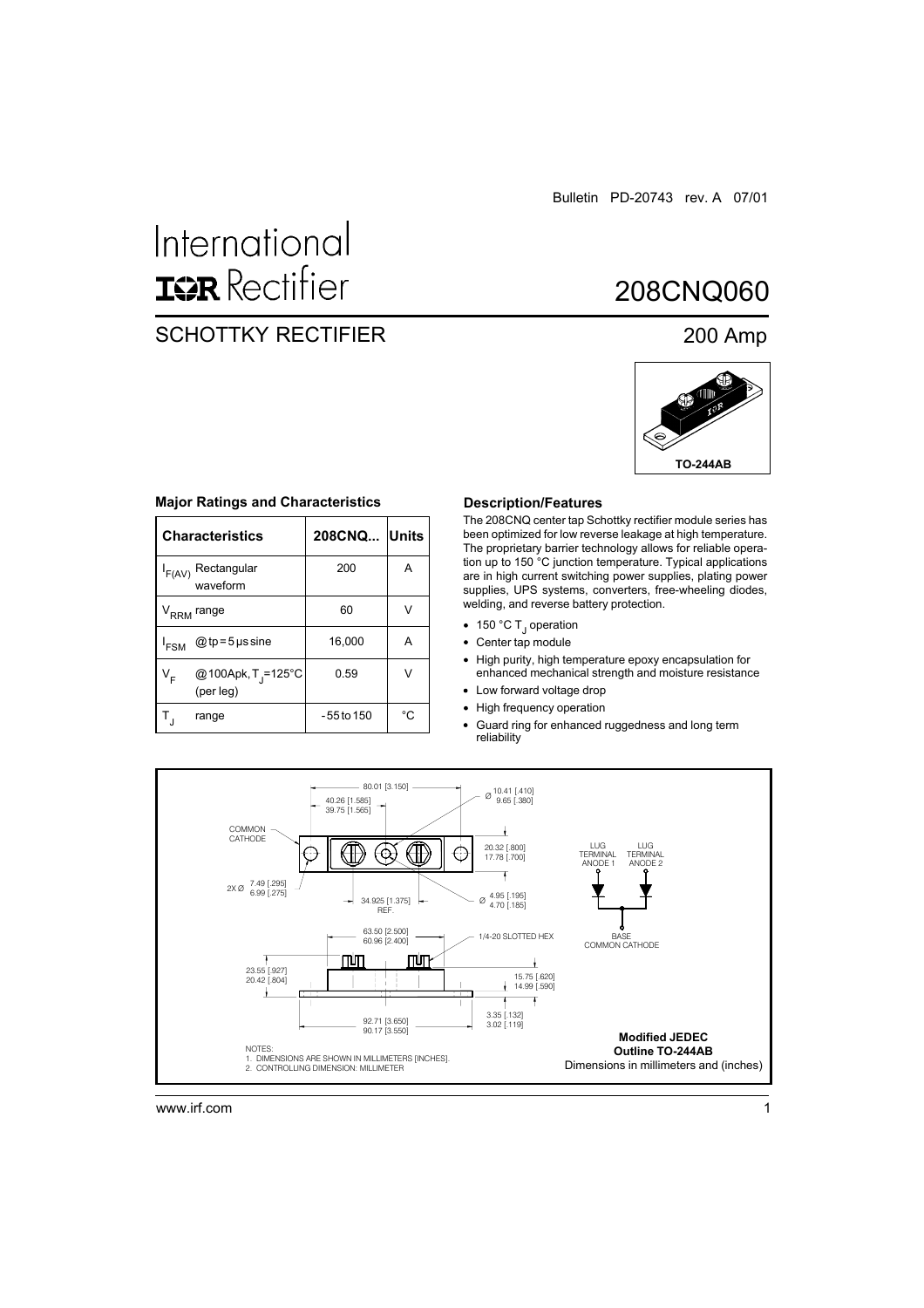### 208CNQ060

#### Bulletin PD-20743 rev. A 07/01

# International **IQR** Rectifier

Voltage Ratings

|     | Part number                           | 208CNQ060 |
|-----|---------------------------------------|-----------|
|     | Max. DC Reverse Voltage (V)           | 60        |
| RWM | Max. Working Peak Reverse Voltage (V) |           |

### Absolute Maximum Ratings

|                 | <b>Parameters</b>               |                                      |              | 208CNQ | Units                                                    | Conditions                                                                                |                                                |
|-----------------|---------------------------------|--------------------------------------|--------------|--------|----------------------------------------------------------|-------------------------------------------------------------------------------------------|------------------------------------------------|
| 'F(AV)          |                                 | Max. Average Forward                 | (Per Leg)    | 100    | A                                                        | 50% duty cycle $@T_c = 115°C$ , rectangular wave form                                     |                                                |
|                 | Current                         | *See Fig. 5                          | (Per Device) | 200    |                                                          |                                                                                           |                                                |
| 'FSM            |                                 | Max. Peak One Cycle Non-Repetitive   |              | 16,000 | A                                                        | 5µs Sine or 3µs Rect. pulse                                                               | Following any rated<br>load condition and with |
|                 |                                 | Surge Current (Per Leg) * See Fig. 7 |              | 2,100  |                                                          | 10ms Sine or 6ms Rect. pulse                                                              | rated V <sub>RRM</sub> applied                 |
| $E_{AS}$        | Non-Repetitive Avalanche Energy |                                      | 15           | mJ     | $T_1 = 25^{\circ}C$ , $I_{\Delta S} = 1$ Amps, L = 30 mH |                                                                                           |                                                |
|                 | (Per Leg)                       |                                      |              |        |                                                          |                                                                                           |                                                |
| <sup>I</sup> AR |                                 | Repetitive Avalanche Current         |              |        | A                                                        | Current decaying linearly to zero in 1 used                                               |                                                |
|                 | (Per Leg)                       |                                      |              |        |                                                          | Frequency limited by $T_{\text{J}}$ max. $V_{\text{A}} = 1.5 \times V_{\text{R}}$ typical |                                                |

# Electrical Specifications

|             | Parameters                          | 208CNQ | Units     | Conditions       |                                                              |
|-------------|-------------------------------------|--------|-----------|------------------|--------------------------------------------------------------|
| $V_{FM}$    | Max. Forward Voltage Drop           | 0.68   | V         | @ 100A           | $T_1 = 25 °C$                                                |
|             | (Per Leg) * See Fig. 1<br>(1)       | 0.83   | V         | @ 200A           |                                                              |
|             |                                     | 0.59   | V         | @ 100A           |                                                              |
|             |                                     | 0.75   | V         | @ 200A           | $T_1 = 125 °C$                                               |
| 'RM         | Max. Reverse Leakage Current        | 1.1    | mA        | $T_1 = 25 °C$    | $V_p$ = rated $V_p$                                          |
|             | (Per Leg) * See Fig. 2<br>(1)       | 300    | mA        | $T_1 = 125 °C$   |                                                              |
| $V_{F(TO)}$ | <b>Threshold Voltage</b>            | 0.32   | V         | $T_i = T_i$ max. |                                                              |
| $r_{\star}$ | Forward Slope Resistance            | 2.1    | $m\Omega$ |                  |                                                              |
| $C_{+}$     | Max. Junction Capacitance (Per Leg) | 6000   | pF        |                  | $V_R$ = 5 $V_{DC}$ , (test signal range 100Khz to 1Mhz) 25°C |
| $L_{\rm S}$ | Typical Series Inductance (Per Leg) | 7.0    | nH        |                  | From top of terminal hole to mounting plane                  |
| dv/dt       | Max. Voltage Rate of Change         | 10000  | $V/\mu s$ |                  |                                                              |
|             | (Rated $V_p$ )                      |        |           |                  |                                                              |

## Thermal-Mechanical Specifications

(1) Pulse Width < 300µs, Duty Cycle <2%

|                  | Parameters                       |      | 208CNQ     | Units         | Conditions                           |
|------------------|----------------------------------|------|------------|---------------|--------------------------------------|
| T,               | Max. Junction Temperature Range  |      | -55 to 150 | °C            |                                      |
| $T_{\text{stg}}$ | Max. Storage Temperature Range   |      | -55 to 150 | °C            |                                      |
| $R_{thJC}$       | Max. Thermal Resistance Junction |      | 0.40       | °C/W          | *See Fig. 4<br><b>DC</b> operation   |
|                  | to Case (Per Leg)                |      |            |               |                                      |
| $R_{thJC}$       | Max. Thermal Resistance Junction |      | 0.20       | $\degree$ C/W | <b>DC</b> operation                  |
|                  | to Case (Per Package)            |      |            |               |                                      |
| $R_{thCS}$       | Typical Thermal Resistance, Case |      | 0.10       | °C/W          | Mounting surface, smooth and greased |
|                  | to Heatsink                      |      |            |               |                                      |
| wt               | Approximate Weight               |      | 79(2.80)   | $g$ (oz.)     |                                      |
| T.               | <b>Mounting Torque</b>           | Min. | 24(20)     | Kg-cm         |                                      |
|                  |                                  | Max. | 35(30)     | $(lbf-in)$    |                                      |
|                  | Mounting Torque Center Hole      | Typ. | 13.5(12)   |               |                                      |
|                  | <b>Terminal Torque</b>           | Min. | 35(30)     |               |                                      |
|                  |                                  | Max. | 46(40)     |               |                                      |
|                  | Case Style                       |      | TO-244AB   |               | Modified JEDEC                       |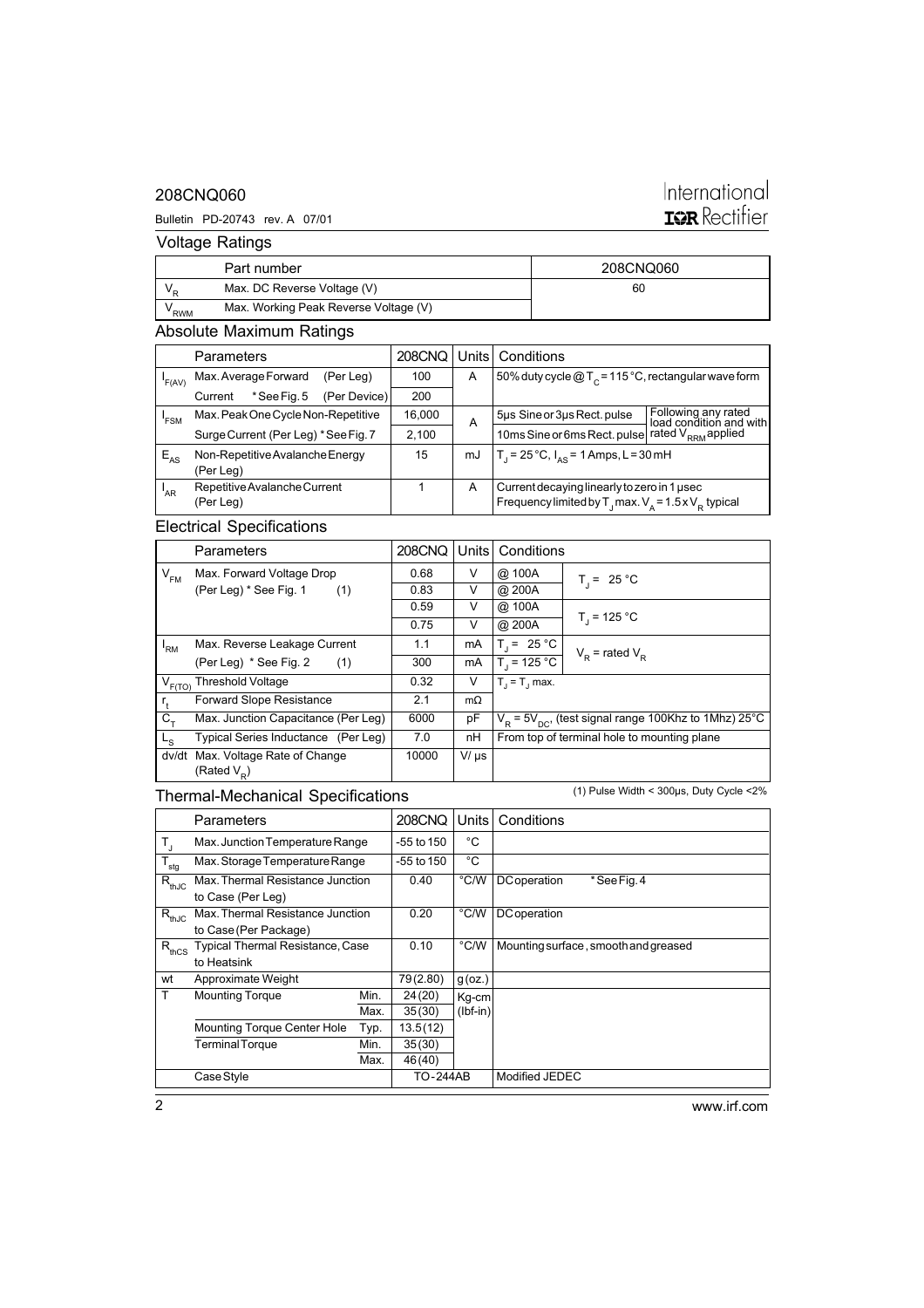# International **IGR** Rectifier

#### 208CNQ060

Bulletin PD-20743 rev. A 07/01



www.irf.com

3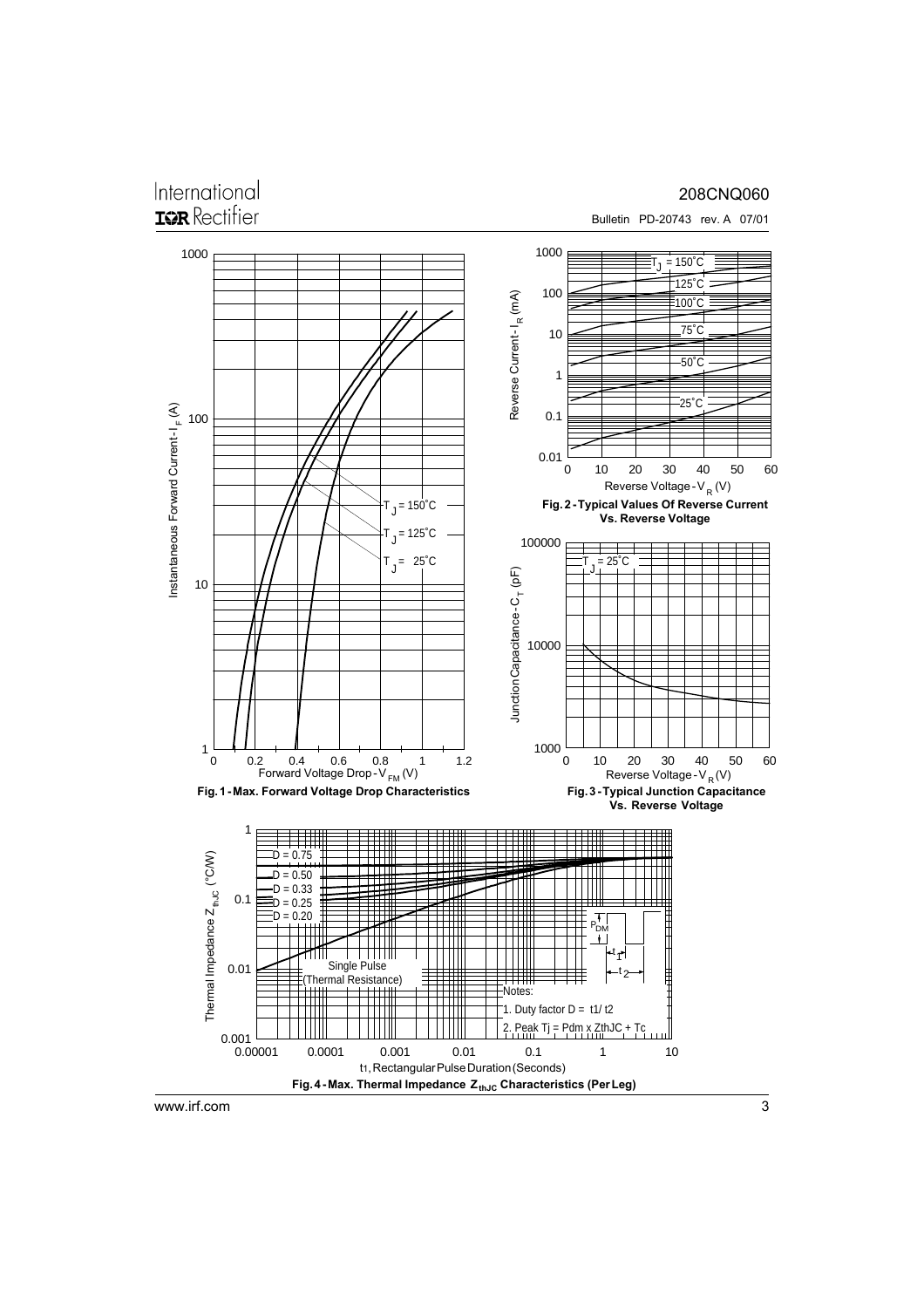

www.irf.com